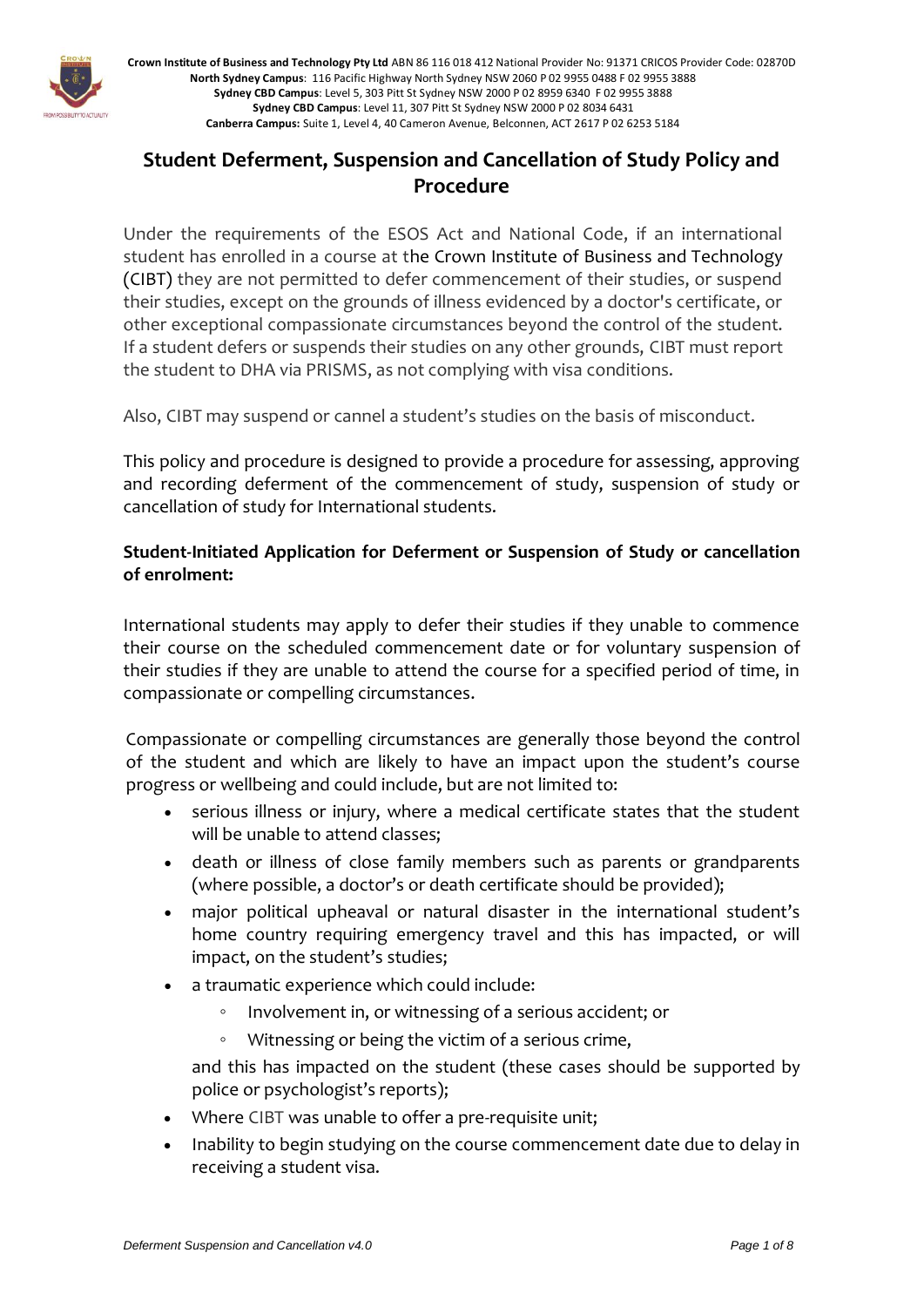

International students may also defer or suspend their studies with CIBT for other reasons; however, the student will be required to provide compelling documentary evidence to support their request.

International students are advised of the circumstances and consequences regarding deferment or suspension of study prior to enrolment and during the student orientation process. International students applying to defer or suspend their studies will be reminded that a successful application may affect their student visa. International students are advised to contact DIBP regarding the effect any deferment or suspension of studies may have on their student visa prior to formally lodging an application to defer or voluntary suspend their study.

The maximum time allowed for a deferment or voluntary suspension of study is six months.

### **Procedure:**

- 1. The following procedure applies to international students applying for a deferment of commencement of study:
	- 1.1 International students who wish to defer the commencement date of their course must advise CIBT in writing of their request (suspension and deferral form) accompanied by documentation clearly demonstrating the compassionate or compelling reasons why the deferment should be granted. Student must see Compliance Manager/Academic Manager along with suspension/deferral form and sufficient evidences.
	- 1.2 In the event that the request for deferment of studies demonstrates compassionate and compelling circumstances (as outlined above) CIBT will approve the application and advise the student in writing of the decision within 5 working days.
	- 1.3 The Administration Manager will access PRISMS to advise DHA the period of deferment granted.
	- 1.4 If the request for deferment of commencement of study does not meet the requirements for compassionate and compelling circumstances (as outlined above) CIBT will not approve the application and will advise the student in writing within 5 working days of the reason for the decision and that the student has 20 working days to appeal the decision through CIBT's complaints and appeal handling procedures.
	- 1.5 If the student chooses to access CIBT's complaints and appeal process, the student's enrolment will be maintained until the complaints and appeal process is completed and CIBT will not notify DHA of any change to the student's enrolment status.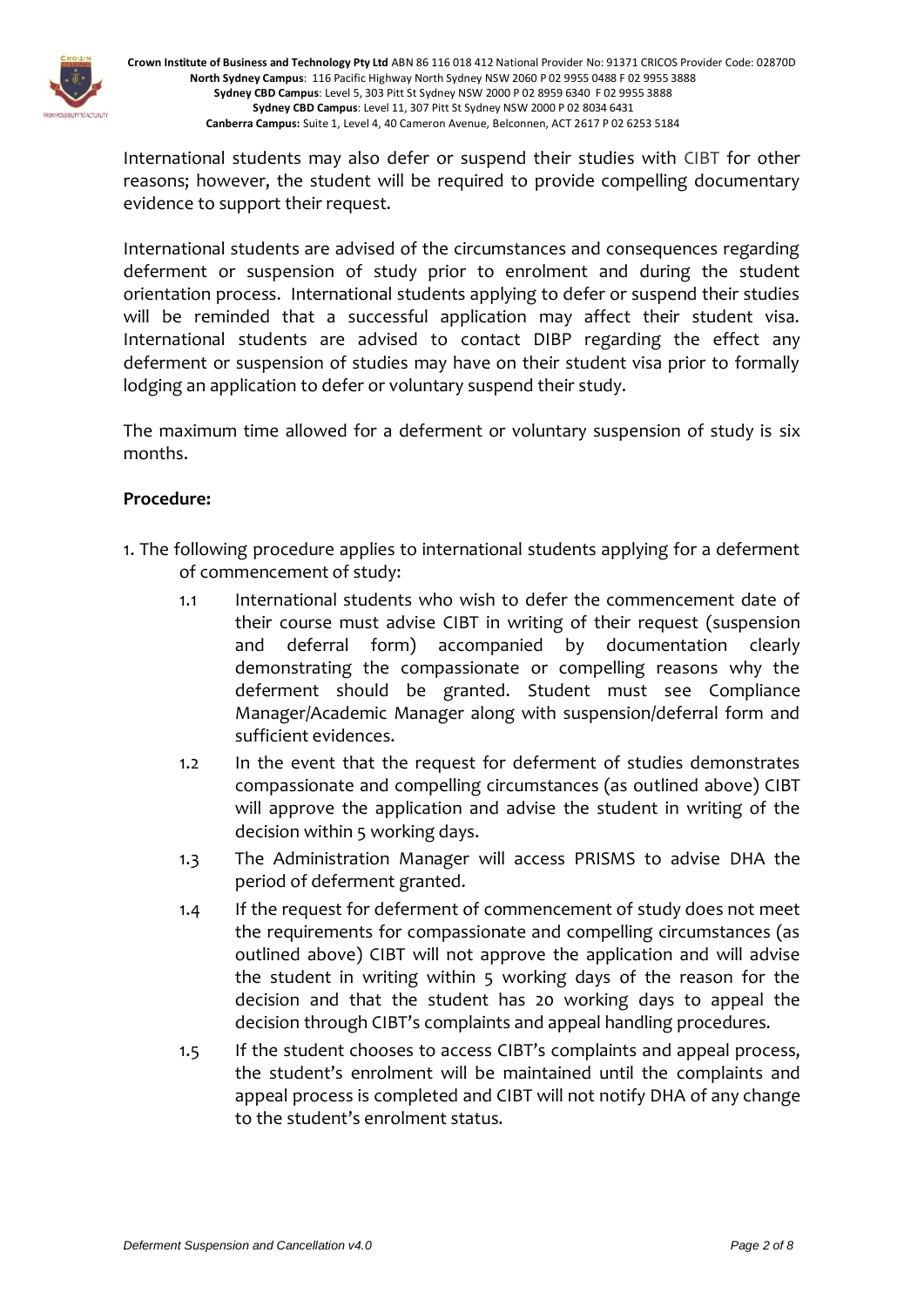

- 1.6 The request for deferment of commencement of study, any accompanying evidence and a copy of the written advice to the student of the decision will be placed on the student's file.
- 2 The following procedure applies to international students requesting a voluntary suspension of their study:
	- 2.1 International students who wish to suspend their studies will advise Compliance Manager/Academic Manager in writing that they wish to apply for a voluntary suspension of their studies. The Compliance Manager/Academic Manager will make an appointment to meet with the student to discuss their request. The Compliance Manager/Academic Manager will also advise the student if there are any fees owing and discuss how payment will be settled. The Compliance Manager/Academic Manager will also check to see if there are any books or other items on loan to the student and make arrangements for their return.
	- 2.2 In the event that the request for suspension of studies demonstrates compassionate and compelling circumstances (as outlined above) the Compliance Manager/Academic Manager will approve the application and will advise the student in writing of the decision within 5 working days.
	- 2.3 The Administration Manager will access PRISMS to advise DHA the period of suspension granted.
	- 2.4 The Compliance Manager/Academic Manager will ensure that the following tasks are undertaken:
		- The student's financial records are adjusted to take account of the period of suspension of studies;
		- e-mail the relevant personnel advising them that the student has suspended their study so that records can be updated, the students computer access will be suspended until the student recommences their studies;
		- ensure that appropriate documentary evidence is placed on the student file with the request
		- make a diary entry to set a reminder for when the student is due back.
	- 2.5 If the request for suspension of studies does not demonstrate compassionate and compelling circumstances (as outlined above) the Compliance Manager/Academic Manager will not approve the request and will advise the student in writing within 5 working days of the reason for the decision and that the student has 20 working days to appeal the decision through CIBT's complaints and appeal handling procedures.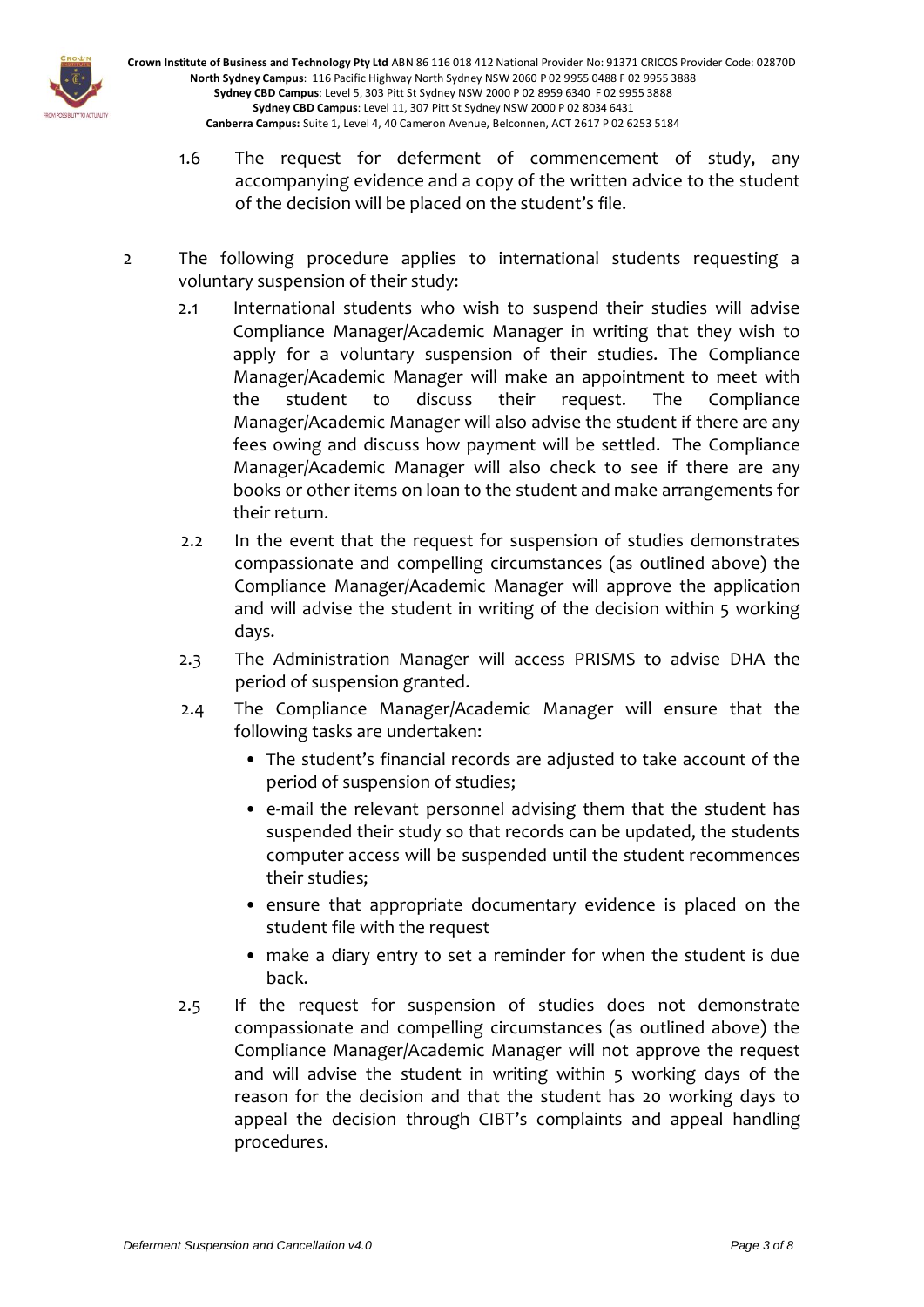

- 2.6 If the student chooses to access CIBT's complaints and appeal process, CIBT will maintain the student's enrolment until the complaints and appeal process is completed and CIBT will not notify DHA of any change to the student's enrolment status through PRISMS.
- 2.7 The request for voluntary suspension of study, any accompanying evidence and a copy of the written advice to the student of the decision will be placed on the student's file.

### **Institution-Initiated Suspension of Study or Cancellation of Enrolment**

All international students are subject to the potential for Institution-initiated suspension of study or cancellation of enrolment for both academic and nonacademic misconduct. Note that suspension due to unsatisfactory academic performance is covered by the CIBT Course Progress Policy and Procedure and suspension due to unsatisfactory attendance is covered by CIBT attendance policy.

International students will have been made aware of the circumstances in which their studies may be suspended for misconduct prior to enrolment and during student orientation.

#### **Procedure:**

The following procedure relates to processing an Institution-initiated suspension or cancellation of enrolment:

- 1 The Compliance Manager/Academic Manager may consider suspending a student's studies or canceling their enrolment for misconduct together with supporting evidence;
- 2 The Compliance Manager/Academic Manager will collect supporting evidence, to make their decision.
- 3 In the event that the Compliance Manager/Academic Manager approves the request to suspend a student's studies or cancel their enrolment, CIBT will write to the student informing them of their intention to suspend or cancel the student's enrolment, the reasons for the decision, the intention to notify DHA of the change in enrolment status, and advice to the student that if they wish to appeal the decision, they have 20 working days to access CIBT's complaints and appeal handling procedure.
- 4 A copy of the letter and supporting evidence along with the Compliance Manager/Academic Manager' documented decision is placed on the student's file.
- 5 If the student chooses to access CIBT's complaints and appeal procedure, CIBT will maintain the student's enrolment until the internal complaints and appeal process is completed and will not notify DHA of any change to the student's enrolment status through PRISMS, except in extenuating circumstances relating to the welfare of the student.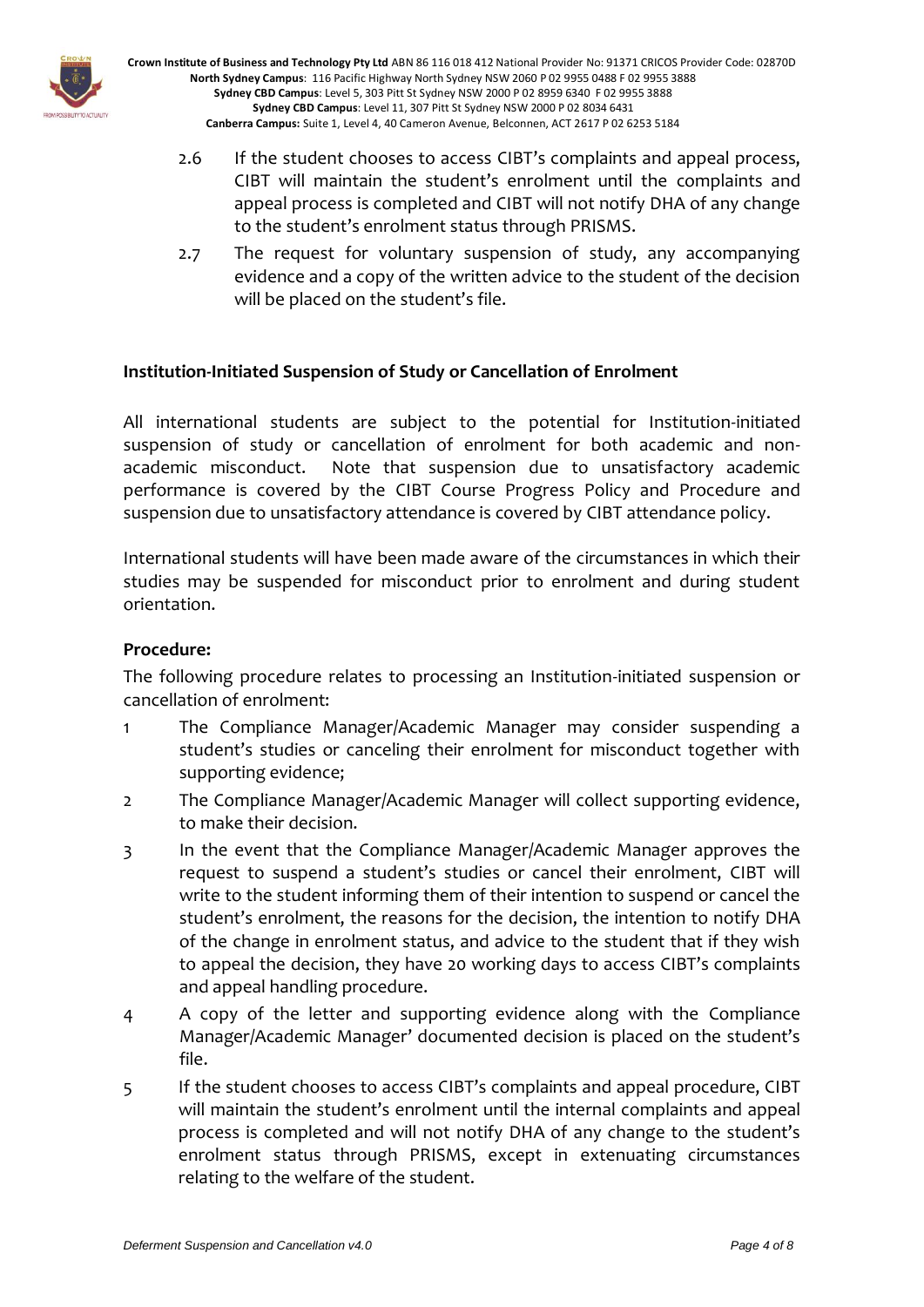

Extenuating circumstances relating to the welfare of the student may include, but are not limited to, the following. The student:

- is missing:
- has medical concerns, severe depression or psychological issues which lead CIBT to fear for the student's wellbeing;
- has engaged or threatens to engage in behaviour that is reasonably believed to endanger the student or others; or
- Is at risk of committing a criminal offence.

Any claim of extenuating circumstances will need to be supported by appropriate evidence.

- 6 The National Code does not require CIBT to continue providing learning opportunities throughout the 20 working days allowed to appeal the decision and during the internal complaints and appeal process. Based on the nature of the misconduct, CIBT will decide, on a case by case basis, whether to allow the student to continue to attend class, or make alternative study arrangements for the student, or to deny the student access to study opportunities. In making such a decision CIBT will consider whether denying the student learning opportunities throughout the 20 day appeal period and during the internal complaints and appeal process may disadvantage the student in their subsequent studies should the complaints and appeal process find in their favour.
- 7 If the student chooses not to challenge the suspension of study or cancellation of their enrolment, or has unsuccessfully exhausted all internal appeal processes the suspension of study or cancellation of enrolment will be formally processed and the Administration Manager will access PRISMS to advise DHA of the change in the student's enrolment. Note that CIBT does not have to wait for the outcome of an external appeal before notifying DHA of the change to the student's study status.
- 8 The Compliance Manager/Academic Manager will ensure that the following tasks are undertaken:
	- the student's financial records are adjusted to take account of the period of suspension or cancellation of enrolment, if applicable;
	- e-mail the relevant personnel advising them that the student's studies have been suspended or their enrolment has been cancelled so that records can be updated, the students computer access and e-mail account and library borrowing rights are suspended until the student recommences their studies or cancelled, as applicable;
	- Make a diary entry to set a reminder for when the student is due back, if applicable.

Note: If CIBT notifies DHA through PRISMS that a student's studies have been suspended for a significant period, the student must return to their home country unless special circumstances exist (for example, the student is medically unfit to travel). While CIBT determines the studying status of the student, it is DIBP who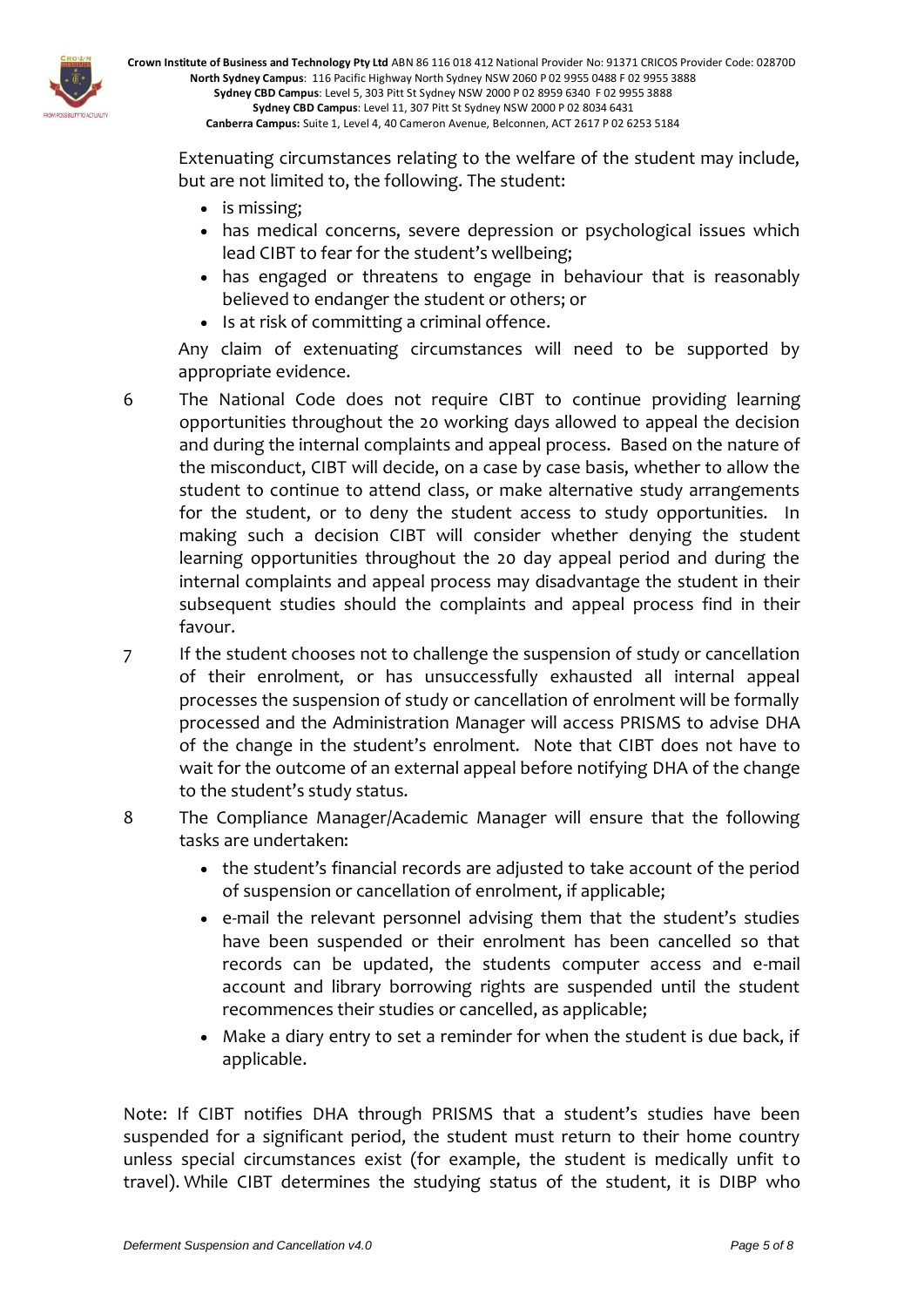

decides whether the student may remain in Australia or must return home. DIBP's policy is that if a student's studies are suspended for a period of 28 days or longer, the student must return home (unless special circumstances exist).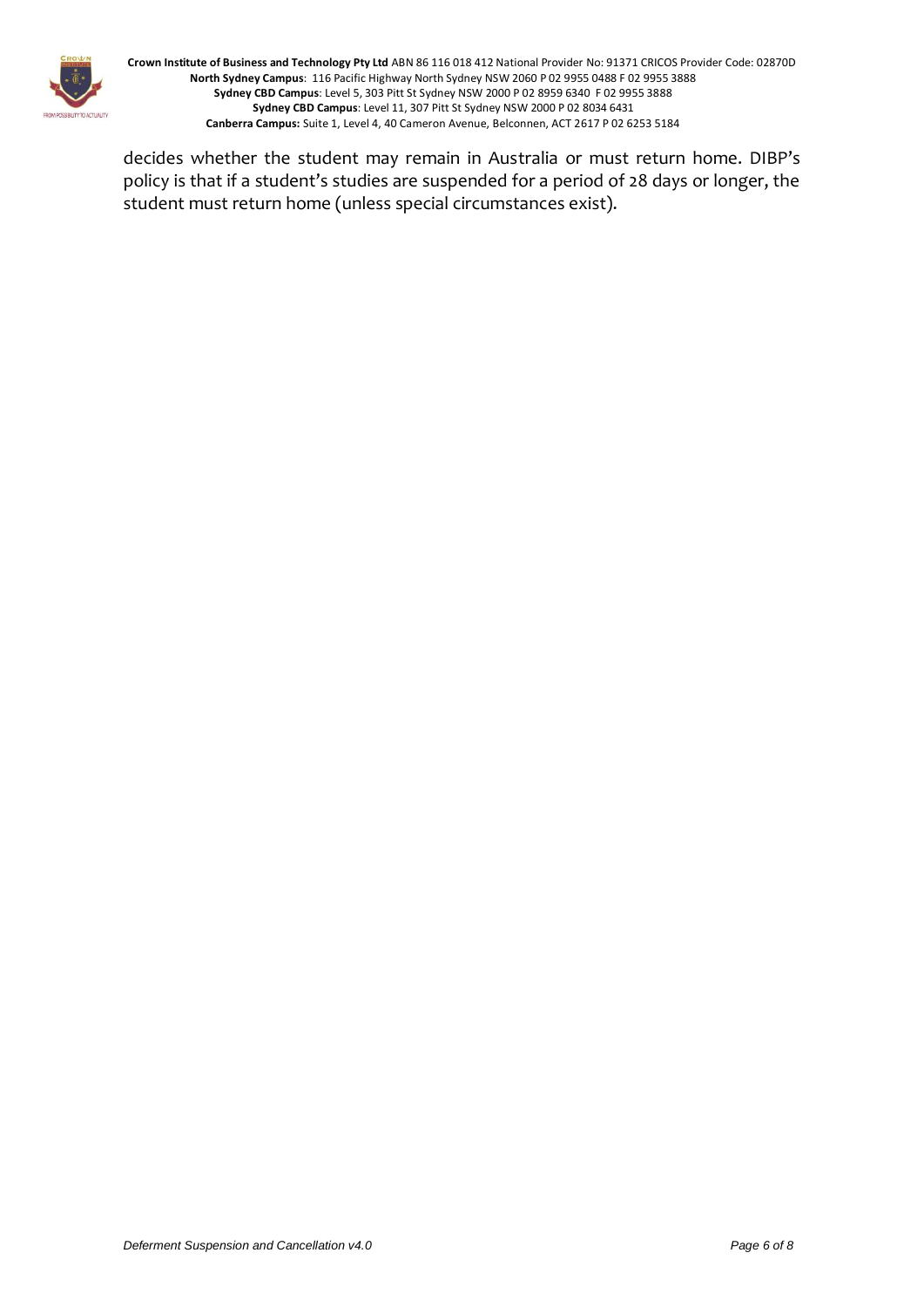

### **Extension of Duration of Studies**

Some students who have been suspended or deferred their studies may require an extension to the duration to complete their course if they cannot complete the course requirements as specified on the Confirmation of Enrolment as a result of;

- Compassionate or compelling circumstances (such as illness where medical certificates state that the student was unable to attend classes or where the registered provider was unable to offer a pre-requisite unit)
- CIBT implementing it's intervention strategy for students were not able to met satisfactory course progress
- An approved deferment or suspension of study has been granted under National Code Standard 9.

Where the suspension or deferment has resulted in a variation in the student's enrolment load, which may affect the student's expected duration of study in accordance with National Code, CIBT is to record this variation and the reasons for it on the student file. CIBT will report the student via PRISMS and/or issue a new COE when the student can only account for the variation by extending his/her expected duration of study.

Except in circumstances as specified above, the expected duration of study specified in the student's COE must not exceed the CRICOS registered course duration.

**Compassionate or compelling circumstances** are generally those beyond the control of the student and which have an impact upon the student's course progress or wellbeing. These could include:

- serious illness or injury, where a medical certificate states that the student was unable to attend classes;
- bereavement of close family members such as parents or grandparents;
- major political upheaval or natural disaster in the home country requiring emergency travel and this has impacted on the student's studies;

Or

A traumatic experience which could include:

- involvement in, or witnessing of a serious accident; and
- Witnessing or being the victim of a serious crime.

And this has impacted on the student (these cases should be supported by police or psychologists' reports)